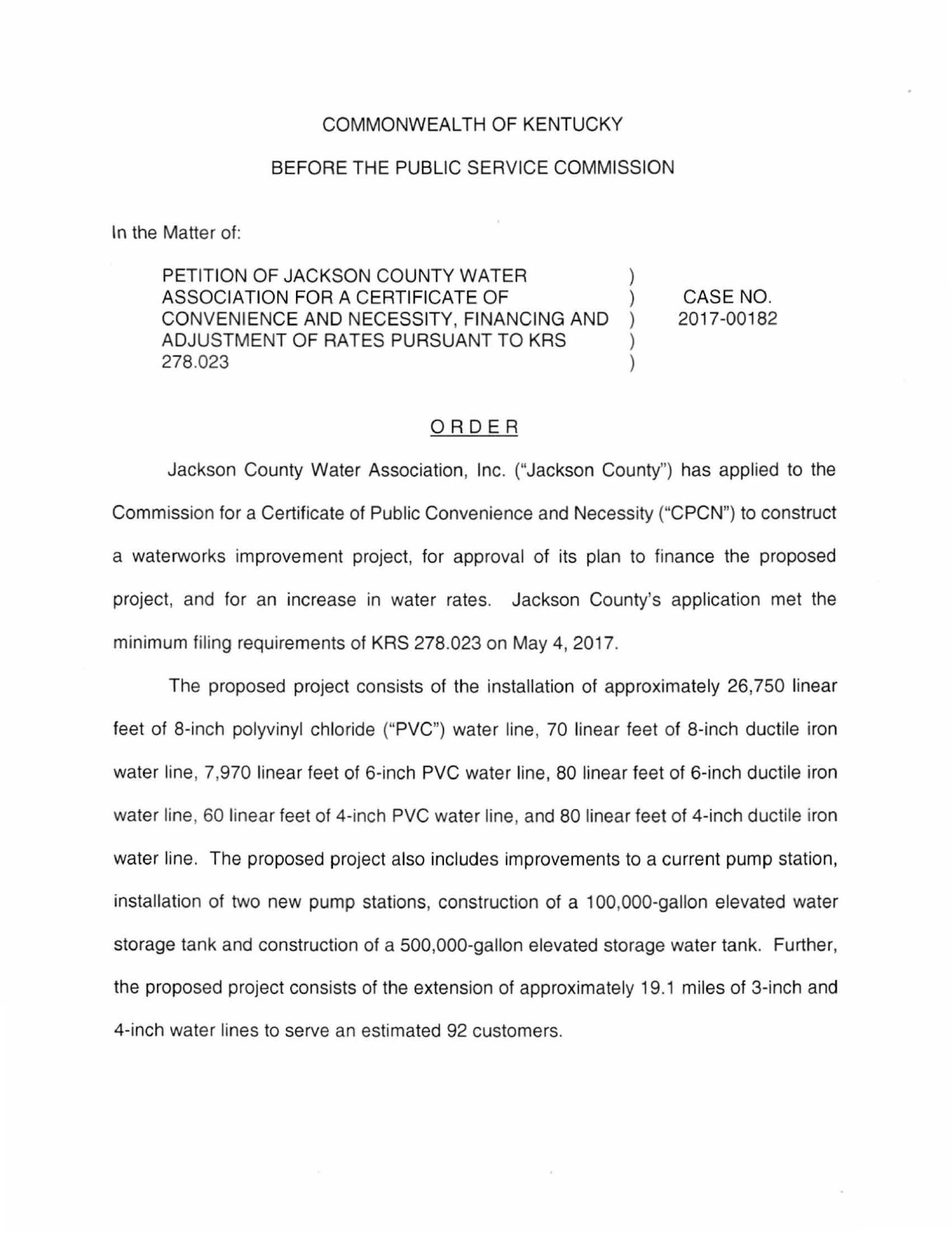The proposed project will enable Jackson County to serve previously unserved areas, provide safe and reliable service to existing customers, and, in the future, to extend its distribution system to residents who do not have potable water service.<sup>1</sup>

The total cost of the project, including legal, administrative, development, and engineering work, plus interest and contingencies, is \$5,300,000. This project is to be financed with a \$3,907,000 promissory note, a \$905,000 grant from the United States Department of Agriculture, Rural Utilities Service, Rural Development ("AD") and an applicant contribution in the amount of \$488,000. Jackson County has a commitment from AD to purchase the \$3,907,000 promissory note. As set out in the AD Letter of Conditions as amended, $2$  the \$3,907,000 promissory note will mature over a 40-year period at an interest rate not to exceed 2.1250 percent per annum, but will be equal to the lower of the rate in effect at the time of loan approval, or the rate in effect at the time of closing.<sup>3</sup>

Under the proposed rates, the monthly bill of a residential water customer using 5,000 gallons of water will increase from \$47.67 to \$55.70, or approximately 16.85 percent.

Jackson County has submitted its application pursuant to KRS 278.023. Notwithstanding KRS 278.020(1), KRS 278.190, and KRS 278.300, KRS 278.023 requires the Commission to accept agreements between water associations and AD regarding construction projects, and to issue the necessary orders to implement the terms

<sup>&</sup>lt;sup>1</sup> Application (filed May 4, 2017), at Exhibit 1, Kenvirons, Inc., Final Engineering Report and Addendum.

<sup>2</sup>*/d.* at Exhibit 2.

<sup>&</sup>lt;sup>3</sup> Supplemental Filing (filed May 19, 2017), Request for Obligation of Funds at 1.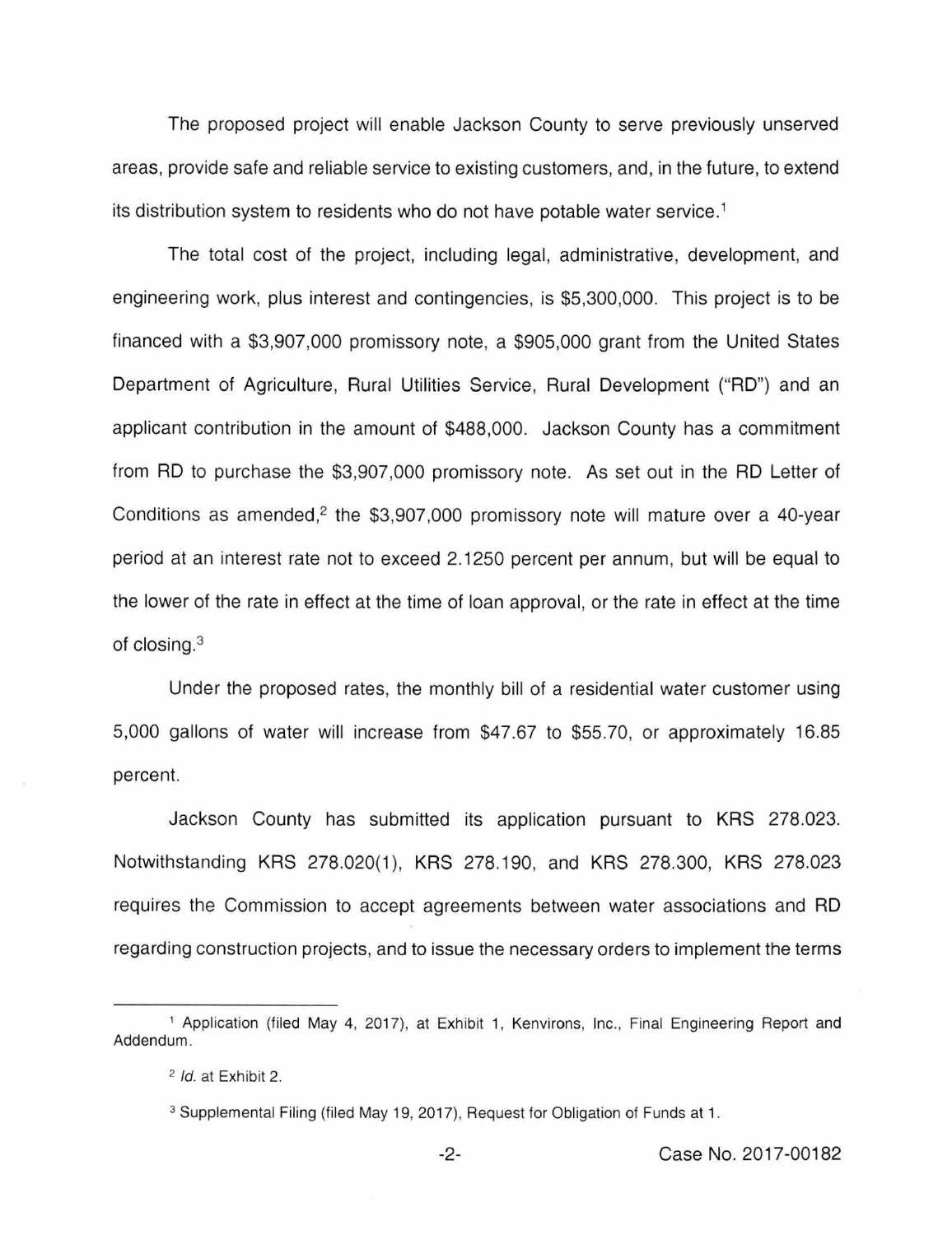of such agreements within 30 days of satisfactory completion of the minimum filing requirements. KRS 278.023 does not grant the Commission any discretionary authority to modify or reject any portion of the agreement between RD and Jackson County, or to defer the issuance of all necessary orders to implement the terms of that agreement. It further denies the Commission any authority to reject an application when the evidence of record indicates that a water association's proposed facilities will result in the wasteful duplication of facilities or excessive investment or its proposed rates are unfair, unjust or unreasonable. The Commission, therefore, is not able to review this application using the same standards that are used for applications that are not filed pursuant to KRS 278.023.

IT IS THEREFORE ORDERED that:

1. Jackson County is granted a CPCN for the proposed project as submitted.

2. Jackson County's proposed plan of financing is approved.

3. Jackson County is authorized to enter into a promissory note with RD in the amount of \$3,907,000, maturing over a 40-year period, at an interest rate not to exceed 2.1250 percent per annum and to be equal to the lower of the rate in effect at the time of loan approval, or the interest rate in effect at the time of closing.

4. The proceeds from the promissory note shall be used only for the purposes specified in Jackson County's application.

5. Jackson County shall obtain approval from the Commission prior to performing any additional construction not expressly authorized by this Order.

6. Notwithstanding ordering paragraphs 4 and 5, if surplus funds remain after the approved construction has been completed, Jackson County may use such surplus to construct additional plant facilities if RD approves of the use and the additional

-3- Case No. 2017-00182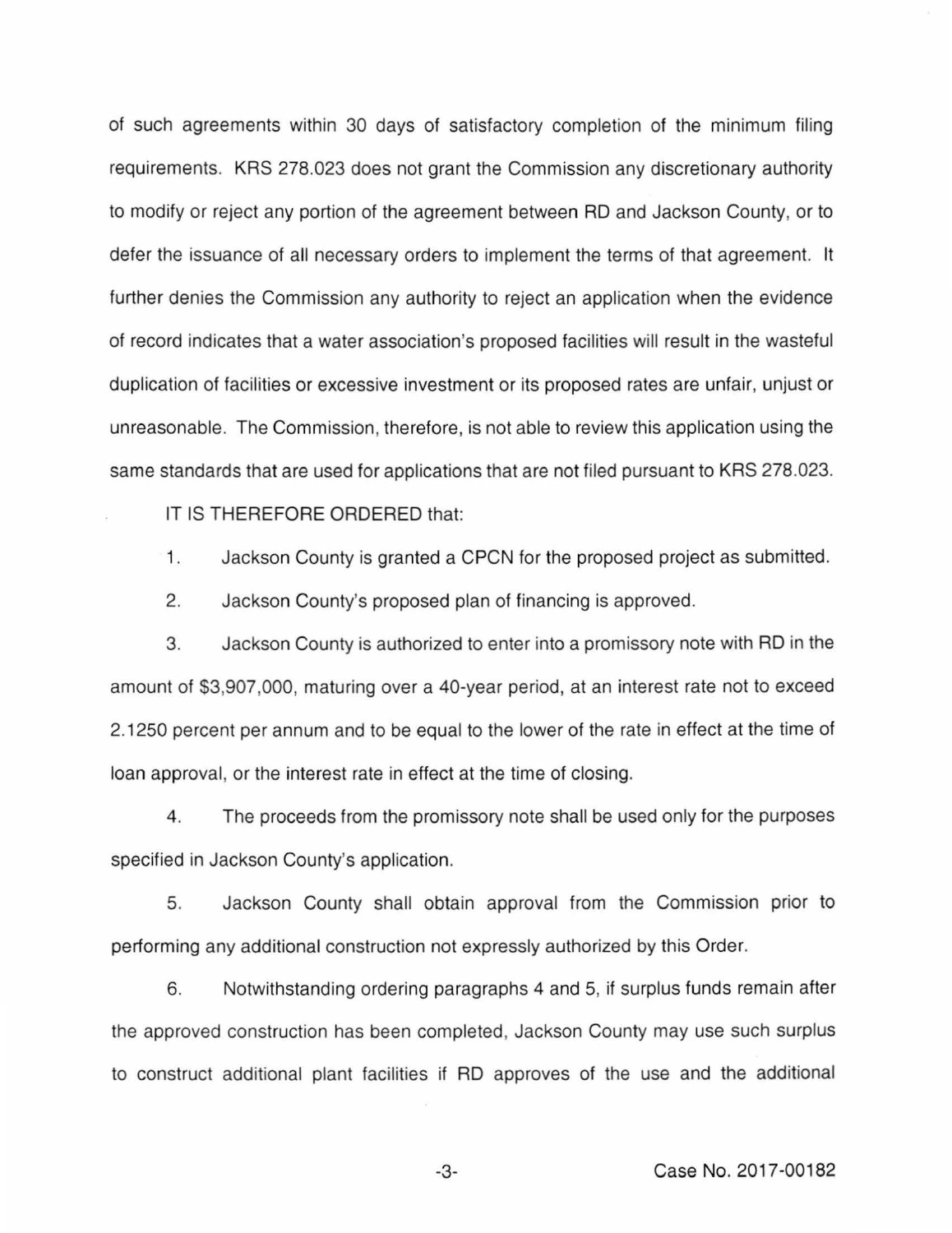construction will not result in a change in Jackson County's rates for service. Jackson County shall provide written notice of this additional construction in accordance with 807 KAR 5:069, Section 4.

7. Jackson County shall file with the Commission documentation of the total costs of this project, including the cost of construction and all other capitalized costs, (e.g., engineering, legal, and administrative) within 60 days of the date that construction is substantially completed. Construction cost shall be classified into appropriate plant accounts in accordance with the Uniform System of Accounts for water utilities prescribed by the Commission.

8. Jackson County shall file a copy of the "as-built" drawings and a certified statement from the engineer that the construction has been satisfactorily completed in accordance with the contract plans and specifications within 60 days of substantial completion of the construction certified herein.

9. Jackson County shall require the construction to be inspected under the general supervision of a professional engineer with a Kentucky registration in civil or mechanical engineering to ensure that the construction work is done in accordance with the contract drawings and specifications and in conformance with the best practices of the construction trades involved in the project.

10. Jackson County shall notify the Commission in writing one week prior to the actual start of construction and at the 50 percent completion point.

11. The rates set forth in the Appendix to this Order are approved for service that Jackson County renders on and after the date of this Order.

-4- Case No. 2017-00182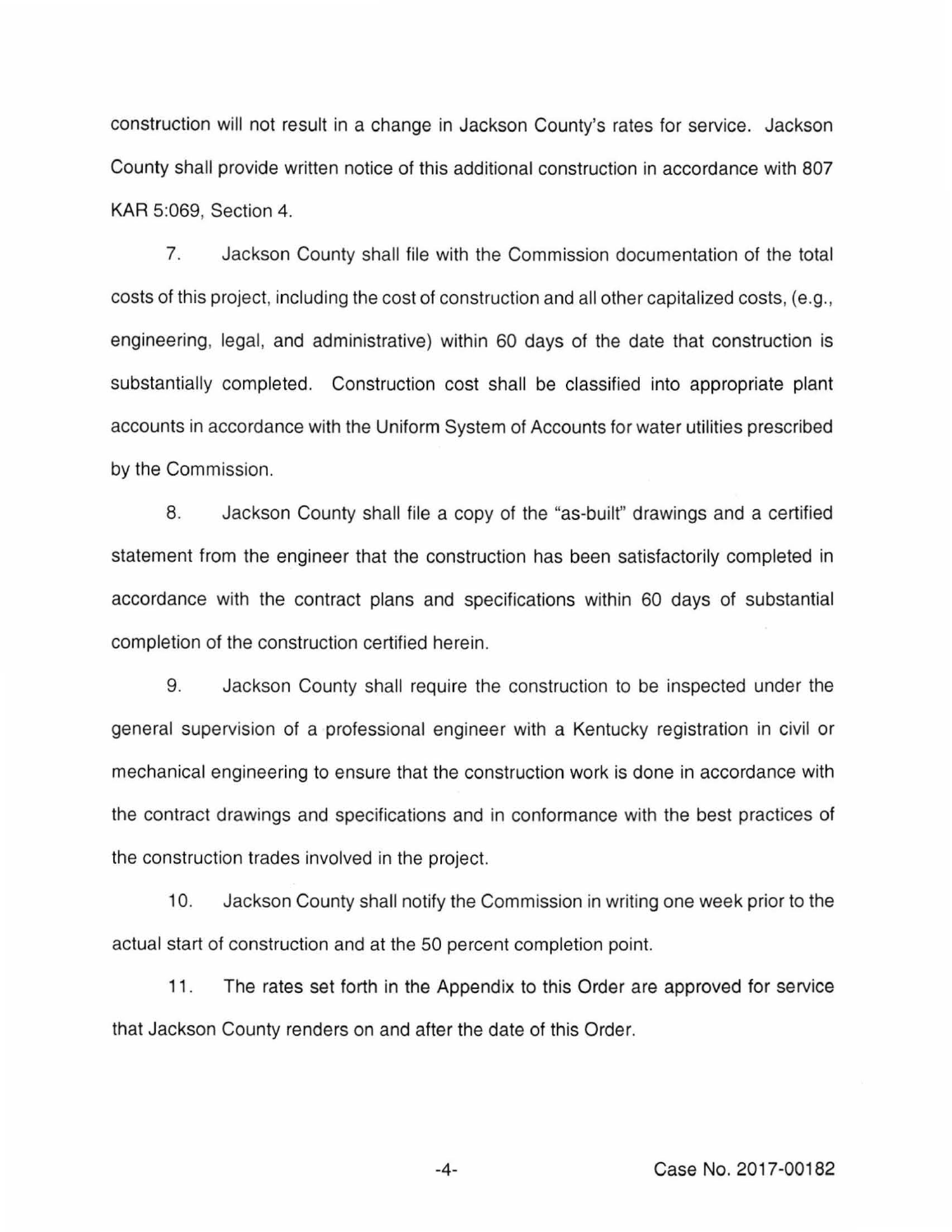12. Within 20 days of the date of this Order, Jackson County shall file revised tariff sheets with the Commission, using the Commission's electronic Tariff Filing System, containing the rates set forth in the Appendix to this Order.

13. Any documents filed in the future pursuant to ordering paragraphs 6, 7, 8, and 10 of this Order shall reference this case number and shall be retained in the utility's post case correspondence file.

14. The Executive Director is delegated authority to grant reasonable extensions of time for filing of any documents required by this Order upon Jackson County's showing of good cause for such extension.

Nothing contained herein shall be deemed a warranty of the Commonwealth of Kentucky, or any agency thereof, of the financing herein accepted.

By the Commission

ENTERED **MAY 2 5 2017**  KENTUCKY PUBLIC **ICE COMMISSION** 

ATTEST: **Cutive Dire** 

Case No. 2017-00182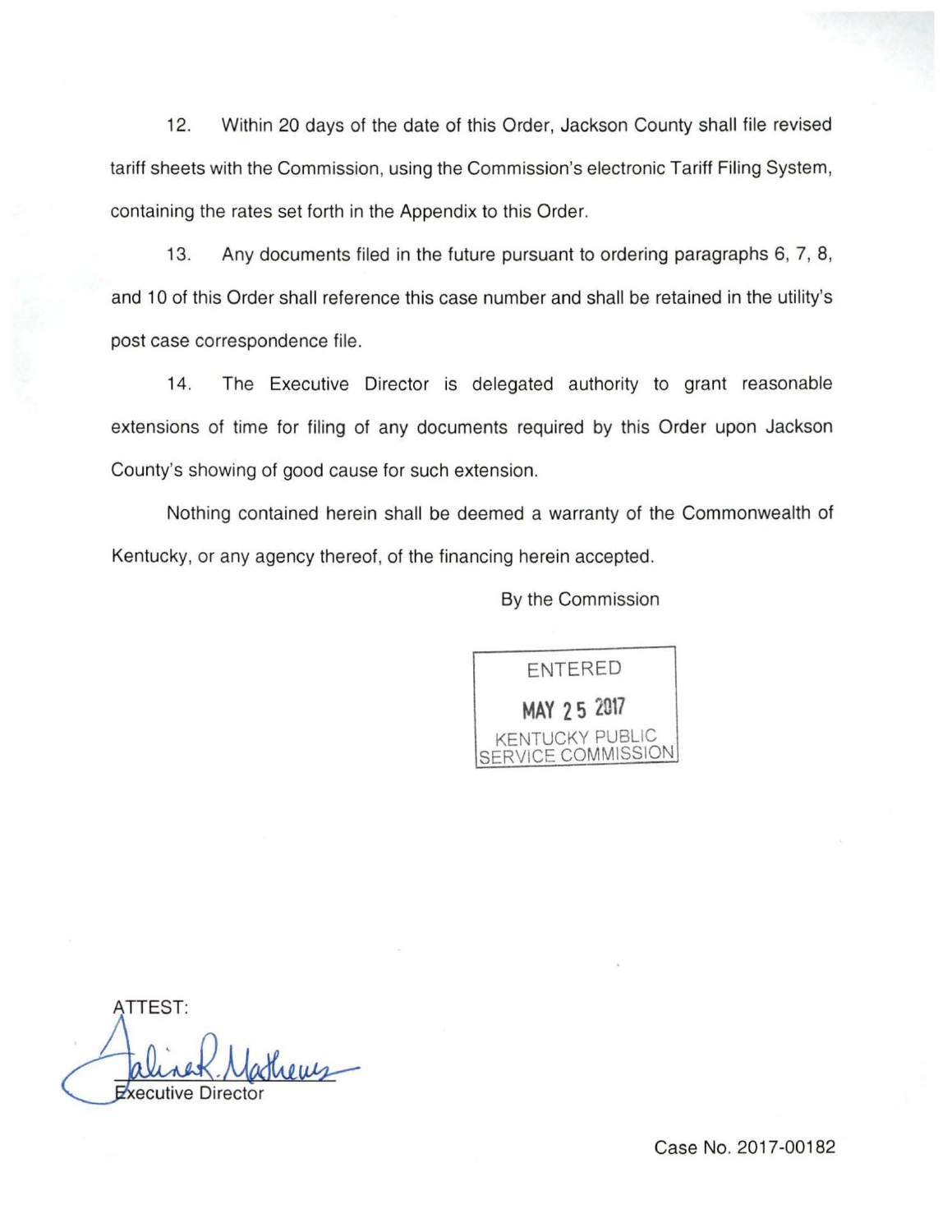## APPENDIX A

# APPENDIX TO AN ORDER OF THE KENTUCKY PUBLIC SERVICE COMMISSION IN CASE NO. 2017-00182 DATED **MAY 2\$ 2017**

The following rates and charges are prescribed for the customers in the area served by Jackson County Water Association, Inc. All other rates and charges not specifically mentioned herein shall remain the same as those in effect under authority of the Commission prior to the effective date of this Order.

## Monthly Water Rates

| 5/8-Inch x 3/4-Inch Meter |             |        |         |  |                         |
|---------------------------|-------------|--------|---------|--|-------------------------|
|                           | First       | 2,000  | gallons |  | \$24.05 Minimum bill    |
|                           | Next        | 18,000 | gallons |  | 10.55 per 1,000 gallons |
|                           | Next        | 30,000 | gallons |  | 8.74 per 1,000 gallons  |
|                           | All Over    | 50,000 | gallons |  | 6.84 per 1,000 gallons  |
|                           |             |        |         |  |                         |
| 1-Inch Meter              |             |        |         |  |                         |
|                           | First       | 5,000  | gallons |  | \$55.70 Minimum bill    |
|                           | Next        | 15,000 | gallons |  | 10.55 per 1,000 gallons |
|                           | <b>Next</b> | 30,000 | gallons |  | 8.74 per 1,000 gallons  |
|                           | All Over    | 50,000 | gallons |  | 6.84 per 1,000 gallons  |
|                           |             |        |         |  |                         |
| 1 1/2-Inch Meter          |             |        |         |  |                         |
|                           | First       | 10,000 | gallons |  | \$108.45 Minimum bill   |
|                           | Next        | 10,000 | gallons |  | 10.55 per 1,000 gallons |
|                           | Next        | 30,000 | gallons |  | 8.74 per 1,000 gallons  |
|                           | All Over    | 50,000 | gallons |  | 6.84 per 1,000 gallons  |
| 2-Inch Meter              |             |        |         |  |                         |
|                           | First       | 20,000 |         |  | \$213.95 Minimum bill   |
|                           | Next        | 30,000 | gallons |  | 8.74 per 1,000 gallons  |
|                           | All Over    | 50,000 | gallons |  | 6.84 per 1,000 gallons  |
|                           |             |        | gallons |  |                         |
| 3-Inch Meter              |             |        |         |  |                         |
|                           | First       | 30,000 | gallons |  | \$301.35 Minimum bill   |
|                           | Next        | 20,000 | gallons |  | 8.74 per 1,000 gallons  |
|                           | All Over    | 50,000 | gallons |  | 6.84 per 1,000 gallons  |
|                           |             |        |         |  |                         |
| 4-Inch Meter              |             |        |         |  |                         |
|                           | First       | 40,000 | gallons |  | \$388.75 Minimum bill   |
|                           | Next        | 10,000 | gallons |  | 8.74 per 1,000 gallons  |
|                           | All Over    | 50,000 | gallons |  | 6.84 per 1,000 gallons  |
|                           |             |        |         |  |                         |